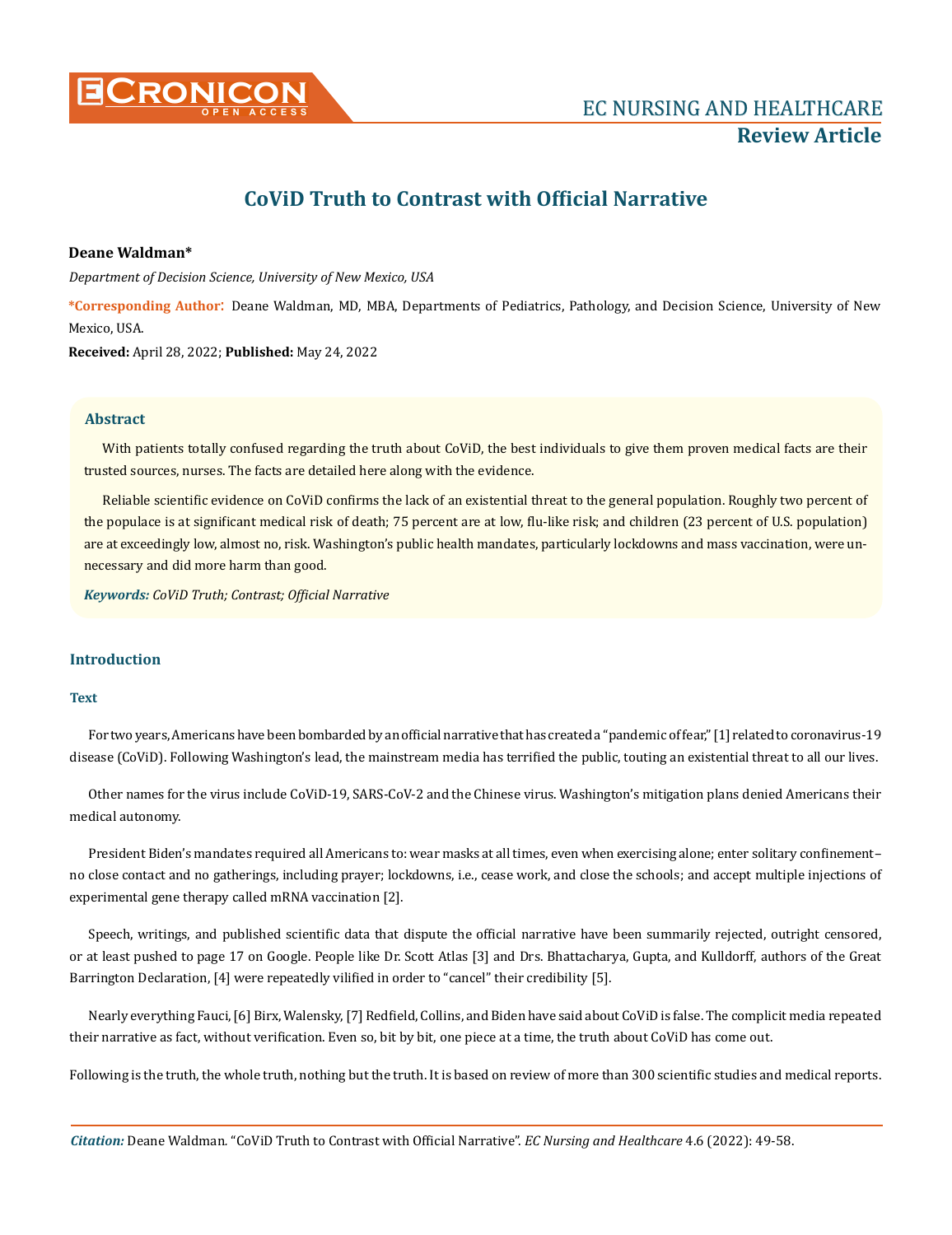Beware of distorted terminology. The word "case" in any other medical context means a sick person. For CoViD, case refers to a person testing positive for the viral antigen. The vast majority of CoViD cases are asymptomatic individuals. [8] Furthermore, a positive test does not necessarily mean the person is infected. People have remnants of the virus still circulating in their blood with no live virus present [9,10].

Nearly fifty years ago, Steven Kerr proved how incentives effect behavior [11]. Since hospitals were paid more for each positive antigen test or "case," it is not surprising that cases were over-reported [12-14].

# **Health risk from virus**

Despite dire predictions from White House Coronavirus Response Coordinator Deborah Birx and NIAID Director Anthony Fauci, the risk of death in the general, healthy adult population from CoViD infection is similar to seasonal flu, 0.17 percent. [15-17] There is a small group of Americans who are at greater risk from CoViD: elderly Americans with multiple life-threatening pre-existing medical conditions, such as diabetes, cancer, compromised immune conditions and chronic lung, kidney or heart disease [18,19]. These high-risk patients were concentrated in nursing homes [20].

"CoViD deaths" implies these people died *because* they were infected with the virus. Data shows that only 12 percent to 23 percent of these deaths were *due to* the viral infections [21,22]. The majority died because of their serious pre-existing comorbidities. CoViD antigen being present was an incidental finding.

A man who died after a motorcycle accident whose blood tested positive was listed as a CoViD death [23].

Numerous officials have sought to cast doubt on the existence or protectiveness of naturally acquired immunity. Decades of virology data prove that humans develop both antibody and cellular immunity after viral infections, including CoViD [24-26].

The protective antibody response occurs early, within 2 - 4 days of infection. Over time, after attacking the virus, the antibodies fade so they are minimal-to-undetectable by 6 - 8 months after infection. This is why some authors claim that immunity is time- limited. However, this is incorrect.

After the antibodies begin circulating, cellular immunity is activated called T-cells and B-cells. These cells not only assist in fighting the virus, they also provide long-term memory so if re-infection occurs even years later, these cells are ready to identify the invading virus and initiate a full immune response, both antibodies and cellular.

According to an Israeli study, "...natural immunity confers longer lasting and strong[er] protection against infection, symptomatic disease and hospitalization..." [27].

Eventually and in private, Pfizer bio-scientists admitted that natural immunity is more protective than vaccine immunit [28].

The principal mode by which people are infected with CoViD is through airborne transmission of respiratory droplets carrying the virus. Unfortunately, reliable *in vivo* information on infectivity is not available because the imposition of PPE, social distancing, and lockdowns distorted the usual means of investigating contagion: contact tracing and clinical follow-up studies.

*In vitro* studies reported possible infection through contact with virus-laden surfaces. However, the risk is very low [29-32].

#### **Federal mitigation plans**

In the U.S., public health decisions are made at the state level. With early mathematical models predicting more than 2.2 million deaths in the U.S., [33] the federal government took control, established a White House Coronavirus Response Coordination Task Force led by Dr.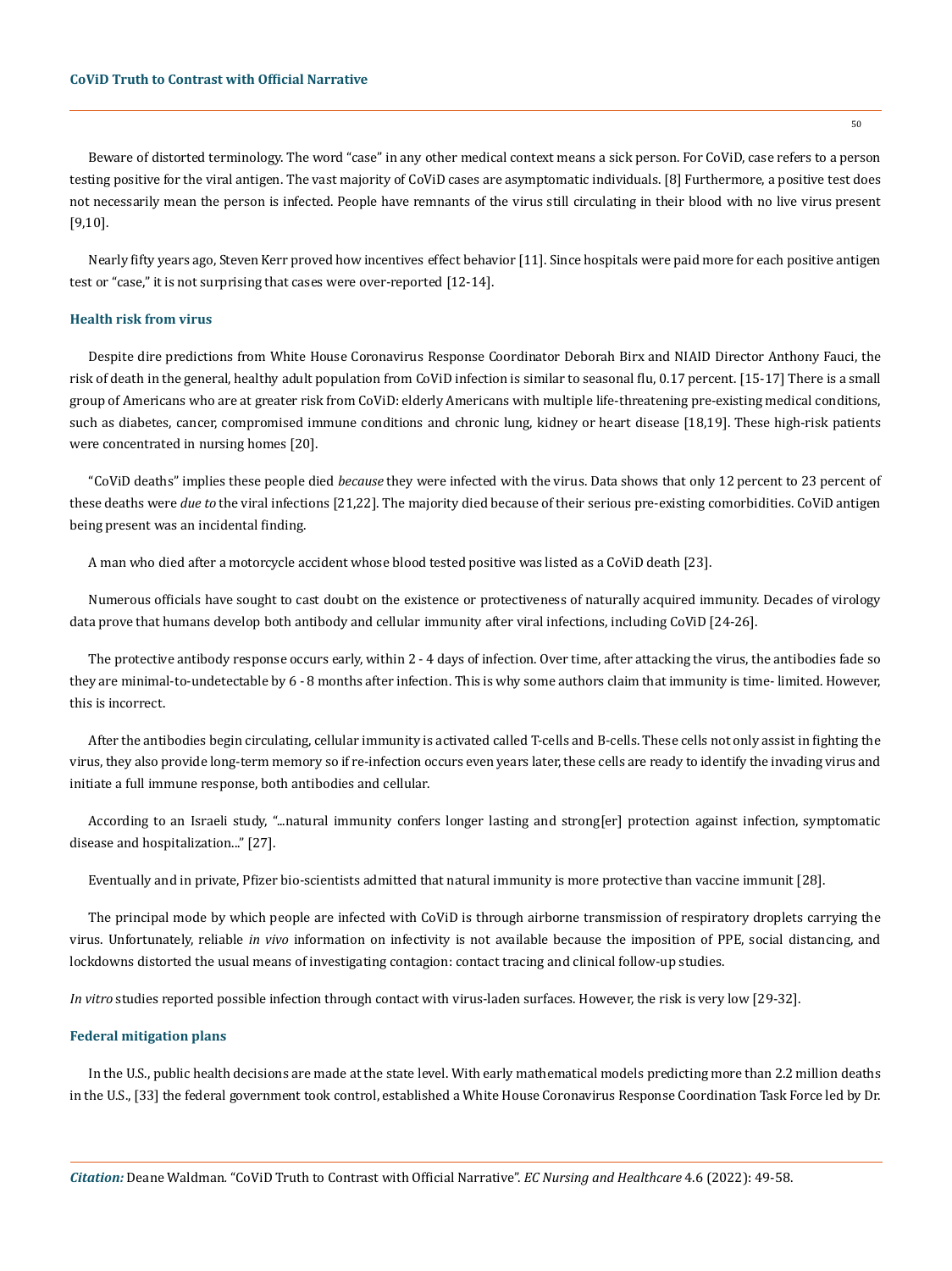Deborah Birx. She communicated federal recommendations (mandates) to the state governors who initially simply followed Washington's lead.

Instead of presenting extensively vetted evidence by hundreds of clinicians and public health experts, Washington announced a CoViD mitigation plan, touting Drs. Redfield (Director of CDC), Anthony Fauci (Director of National Institute of Allergy and Infectious Disease), and Deborah Birx (Task Force Coordinator) as the sole experts.

None had any expertise in public health or practiced clinical medicine.

The strategy to quarantine a healthy population, ostensibly to "flatten the curve" and prevent transmission of CoViD cases, has never been done before, ever. There is no epidemiologic evidence to support the consequent social distancing, PPE, prohibition against public gatherings, travel bans, and lockdowns that prevent adults from working, children going to school, or family visits to nursing home residents.

There is ample data on the consequences of the federal mitigation plan: masks, social distancing, and lockdowns.

Studies show that cloth and surgical masks do not protect oneself or others, even according to the CDC [34-36]. Nonetheless Fauci and Biden constantly push mask- wearing, except when they are parties or dinner [37,38].

The mandate to mask ("facemask") the children is especially troubling [39]. Children are at exceedingly low risk of death from CoViD (see below.) Children do not spread the virus [40]. When children's masks were cultured after being worn, eleven pathogens were found including Neisseria meningitidis, Mycobacterium tuberculosis, Borrelia burgdorferi (Lyme disease), and Streptococcus pneumoniae [41]. Mask-wearing impairs communication between teacher and pupil hampering the learning experience.

Nonetheless, despite the exceedingly low risk [42] and possible harm, face masks are still required in schools [43].

Mandatory social distancing had adverse impacts. People were not allowed to gather, even for prayer, according to then-NYC Mayor Andrew Cuomo's Executive Order 202 (since deleted online). Elders in nursing homes died of loneliness as family visits were not allowed [44]. The damage to future generations due to loss of learning is literally incalculable when in-person schooling was stopped [3].

In addition to school closures, mandatory lockdowns included stay-at-home orders, no gatherings for work, prayer, or entertainment, travel and movement bans, as well as medical care shutdowns. The adverse social impacts of mandatory isolation, effectively solitary confinement for 330 million Americans, included increased drug usage, more suicides especially among teenagers, and decline in mental health [45].

Worst of all, lockdowns did not significantly lower mortality associated with CoViD [46]. Despite Pelosi's claims, "we were saving lives," lockdowns did not save Americans.

The adverse economic impact of Washington's mitigation plan was devastating.

Prevented *by mandate* from working, there were no paychecks. People had to use their savings just to buy food and stay sheltered. Washington printed trillions of fiat dollars [47] to substitute for employment compensation. More than 200,000 small businesses closed in 2021 with resulting loss of millions of jobs [48]. National productivity was reduced by more than five percent due to the federal mitigation response to CoVi [49].

Fear generated by the exaggerated CoViD danger caused avoidable deaths. People swamped hospital facilities and doctors' offices terrified that any respiratory symptoms were due to "deadly" CoViD. They crowded out those with serious illnesses. Meanwhile, afraid of possible contagion, people with cancer, heart, lung, or kidney disease stayed at home rather than seeking medical care [50,51].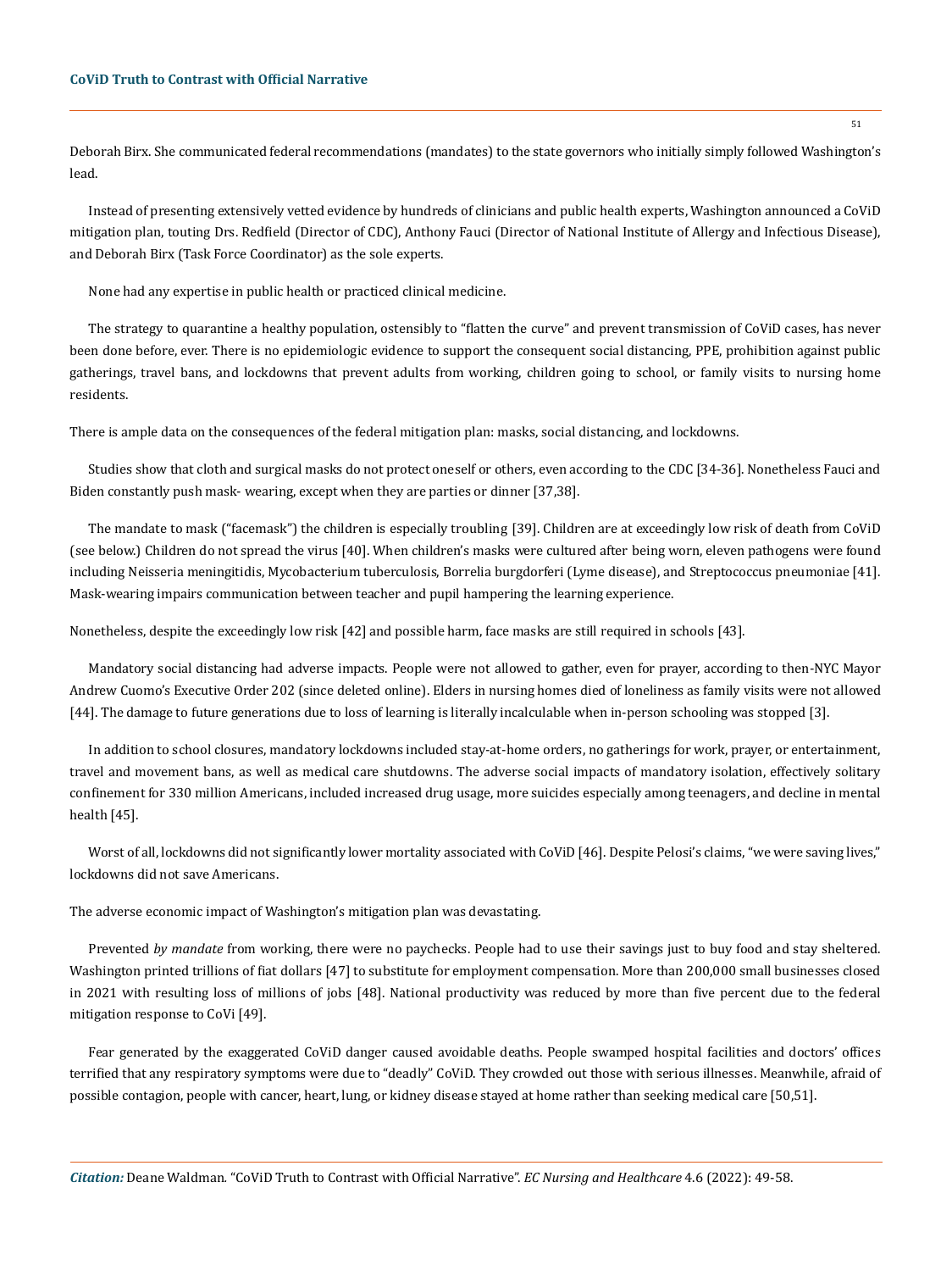The National Bureau of Economic Research compared the states with regard to the imposition of government interventions and impacts on mortality, the economy and education [52]. Their scoring system showed that states that opened up quickly and that eliminated restrictions on masking and gatherings had the fewest deaths and least damage to their economies and their children's education, viz., Utah, Nebraska and Florida. States that kept their people locked down and masked had the greatest harm: more deaths, more economic damage, and greater loss of education, viz., New Jersey, District of Columbia, and California.

Not measured in the NBER study is the loss of liberty [53]. Washington and other self-styled freedom-loving nations punished those who chose to exercise their freedom and decided not to comply with federal orders with public shunning, character assassination and loss of employmen [3,54,55]. In Australia, vaccination refuseniks have been incarcerated, [56] and internments camps are planned in Washington State [57].

# **Vaccination**

The Biden administration mandated mRNA vaccination for everyone in the U.S. claiming that will "stop the virus," "flatten the curve," and "save precious lives." Standard vaccinations, viz., DPT, polio, MMR, use a deactivated virus or part of one and inject it into a person to initiate an immune response: the body thinks it is infected by a live virus when it is not.

mRNA is gene therapy where artificially created messenger ribonucleic acid is injected into a person. mRNA technology has never been used for mass vaccination. The mRNA enters immune cells and tells the cell to start an immune (killing) response to one specific protein found on the surface of coronavirus-19. If the virus mutates to a form that does not have that mRNA-specific protein, vaccination will not initiate a immune response.

The mandate to accept mRNA vaccination ignores or outright rejects the protection of natural immunity one might have from prior CoViD infection [54].

Mandatory vaccination did not produce the promised benefits [58]. Vaccinated persons could still spread the virus to others [59]. Vaccination did not protect individuals from dying: in March 2022 in the United Kingdom, nine out of ten CoViD deaths occurred in vaccinated persons [60].

Life-threatening side effects after mRNA vaccination have been reported, particularly myocarditis (inflammation of the heart muscle) as well as blood clots [61-63].

A list was published on the internet of recently vaccinated young male athletes who died suddenly while playing sports, presumably due to cardiac events [64]. Legacy news outlets such as Reuters and Washington Post said they debunked these claims because the link between vaccination and death was not "conclusively proven." [65]

It is difficult to develop accurate data about complications after CoViD. Pfizer Pharmaceutical company under-reported adverse impacts. [66] More important, VAERS (Vaccine Adverse Event Reporting System) has been proven to be unreliable as it both under-counts and under-reports complications [66-69].

## **Health risk from vaccination**

A public service announcement has been running on TV announcing that CoViD vaccination is "safe, effective, doctor-approved." This is false advertising. As shown above, the "jab" can cause adverse impacts, is often not effective, and while approved by bureaucrat-doctors, it is not supported by clinical physicians.

The legacy media has employed an aggressive campaign to censor any information that disputes the official narrative or the legality of Washington's mandates. Thus, it has been difficult to obtain objective, accurate scientific data. Note the paucity of citations from New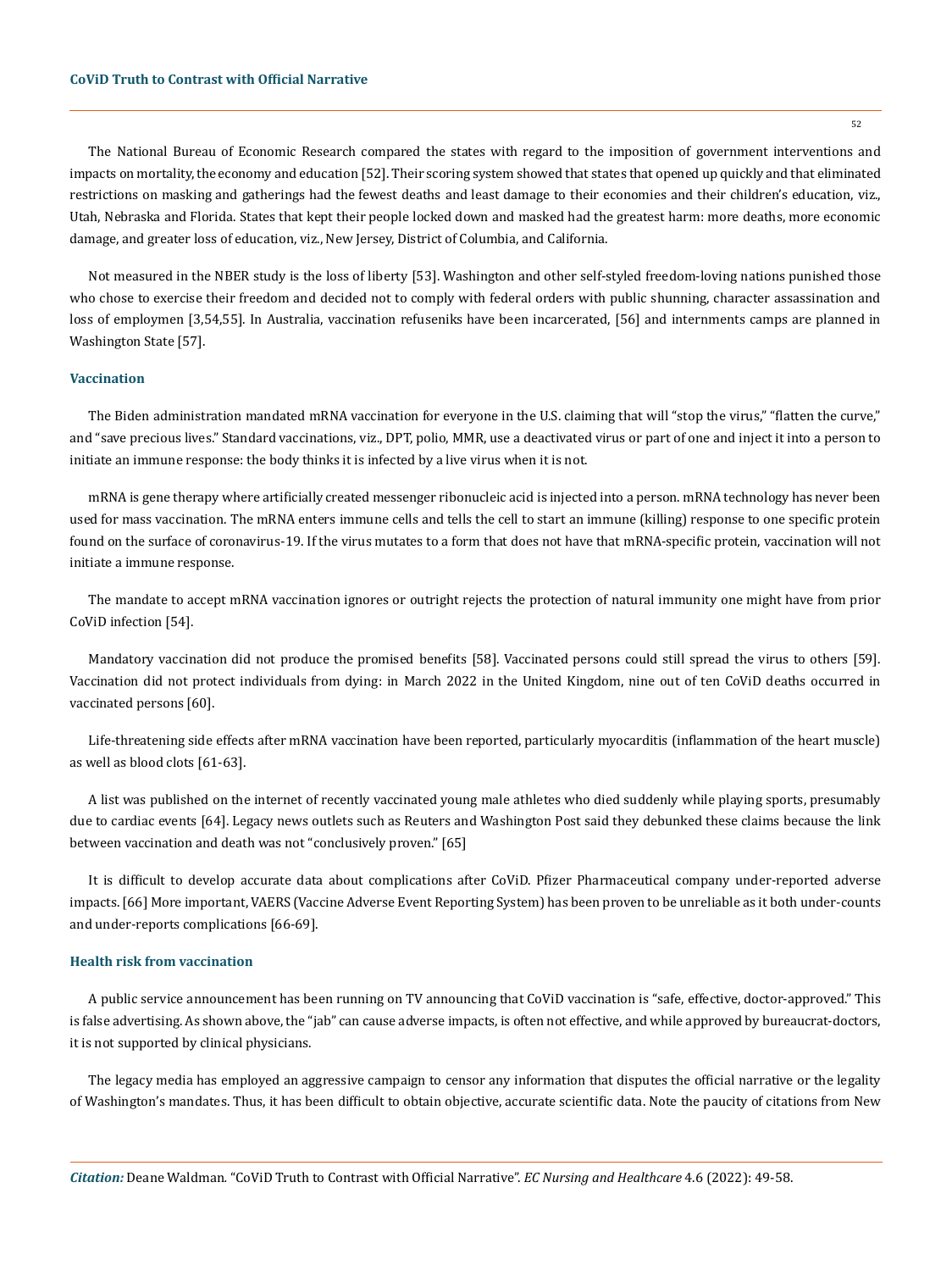York Times, Washington Post, NPR, CNN, YouTube, or Twitter. Even academic medical journals censored research that did not support the Washington narrative [69].

The biggest risk associated with mRNA vaccination is the unknown. For every other vaccine in common usage, there are decades of clinical follow-up records. With mRNA, Washington ordered every American to take a medicine for which there was no long-term or even moderate term data. Reports have surfaced that vaccination causes changes in menstrual cycles. [70] No one knows what this means clinically, especially long-term.

A recent report states that, "Those at highest risk of dying from COVID-19 are also at highest risk of dying from the COVID shot." [71] Another warned that, "heart inflammation [is] more prevalent among vaccinated than unvaccinated." [72] Clearly, public concerns about taking the jab are justified.

Robert Malone, molecular biologist and architect of mRNA technology, wrote the following warning. "*These molecules [in the vaccine] are not natural mRNA, and they do not behave like natural mRNA." "The question that most troubles and perplexes me at this point is why the biological consequences of these modifications and associated clinical adverse effects were not thoroughly investigated before widespread administration of random pseudouridine-incorporating "mRNA"-like molecules to a global population*. [emphasis per author] Biology, and particularly molecular biology, is highly complex and matrix-interrelated. Change one thing over here, and it is really hard to predictwhat might happen over there. That is why one must do rigorously controlled non-clinical and clinical research. Once again, it appears to me that the hubris of "elite" high status scientists, physicians and governmental "public health" bureaucrats has overcome common sense, well established regulatory norms have been disregarded, and patients have unnecessarily suffered as a consequence" [73].

#### **Who should be vaccinated?**

There are three risk stratifications for human CoViD illness or death: High risk, low risk, and very low risk.

There are 7.5 million Americans at high risk: 2.5 million in nursing homes or assisted living and approximately five million with multiple life-threatening pre-existing conditions [19-21]. Thus, 2.3 percent of U.S. population is in serious medical danger if infected with CoViD. They should opt for vaccination, but should not be forced.

There are 248 million healthy adult Americans, 75 percent of the population, who are at low risk: 0.17 percent chance of death with CoViD [16-18]. Neither vaccination nor boosters should be mandated. If they want vaccination, they should be free to get the "jab."

There are 74.5 million children under 18 year of age, 23 percent of the U.S population. Their risk of death is 0.1 percent in the U.S. and "2 per million" in the U.K. [72,73], Thus, risk of death for children with CoViD is less than adults and even less than death due to seasonal flu.

Nonetheless, CDC urges mRNA vaccination for children [76].

Combining the exceedingly low risk of death with the unknown risks of vaccine complications and particularly lacking any long-term follow-up data, children should not be vaccinated.

# **Therapeutic (not preventative) drugs**

Early in the pandemic, clinical physicians reported isolated cases of successful use of several drug treatments for CoViD illness: Hydroxychloroquine, [77] Ivermectin, [78- 80] and monoclonal antibodies [81].

The only acceptable *official* option is vaccination to "stop the virus." Treating CoViD illness by any of the drugs above was not approved by the bureaucrat-MDs, though clinical physicians and patients want the drugs to be available. Mainstream media censored or discredited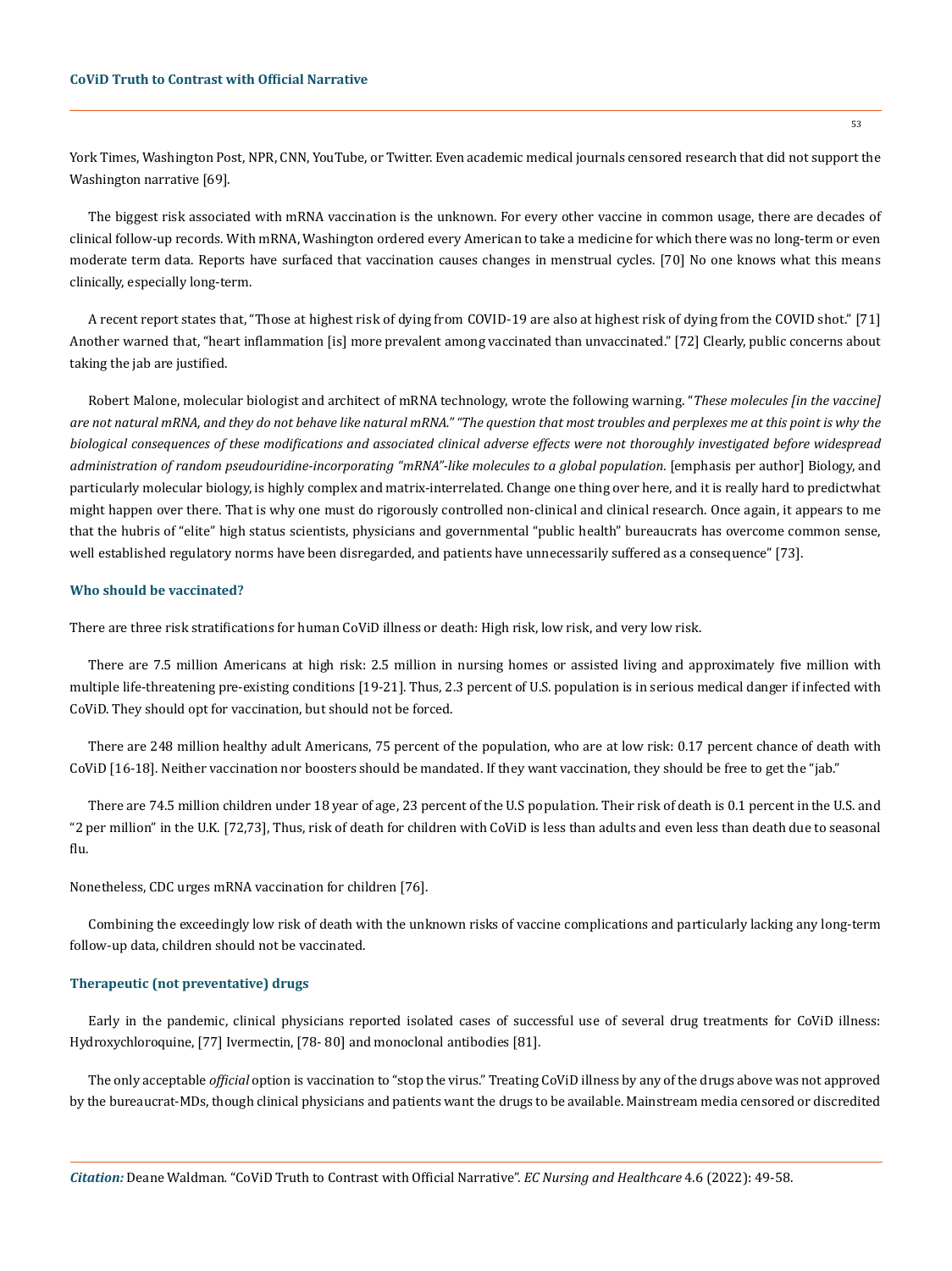any positive treatment reports, viz., belittling Ivermectin a "horse de-wormer" and publishing advisories not to use or even study the drug [80,82].

Given the lack of scientifically structured, statistically robust, properly analyzed clinical studies of therapeutic drugs for CoViD illness, no conclusions can be drawn. One could ask why NIH has not funded such studies, as that is its job?

## **Conclusion**

How does one determine the truth about anything, CoViD for instance? There are two ways: do it yourself or have someone else do it for you.

Titled authorities in Washington say, "We follow the science. We have your best interest at heart. Just obey our mandates and everything will be fine." This is called the Trust Me approach: no personal effort or responsibility involved.

The alternative is to consider all the evidence, listen to numerous experts, especially ones that disagree with each other, and decide for yourself what's best for you. This is called the American way. It is built on the First Amendment's "freedom of speech."

The fourth estate – mainstream media, broadcast and online, news as well as social – has abrogated its duty to the public to be objective. Twitter, YouTube, and Google; New York Times and Washington Post; CNN and NPR offer only those *facts* approved by Washington. They censor [5,83] reports, research, and speech that disputes or even questions the official narrative, labeling them "misinformation." For example, Robert Malone, architect of mRNA technology and the 45<sup>th</sup> President of the U.S., Donald Trump, were both banned from Twitter and thus denied their right to communicate freely with their fellow Americans [85,86].

The evidence presented above shows that decision makers for federal CoViD mitigation plans – Fauci, [87] Birx, [3] Collins, [5] Redfield, and Biden – did not follow the science. As a result, they did grave harm to our country by fear mongering and inappropriate mandates

## **Author Information**

Deane Waldman, MD MBA is Professor Emeritus of Pediatrics, Pathology and Decision Science at University of New Mexico, Albuquerque, NM; former Director of Center for Healthcare Policy at Texas Public Policy Foundation; and author of multi-award- winning book, [Curing](https://amzn.to/2OWKbLs)  [the Cancer in U.S. Healthcare](https://amzn.to/2OWKbLs)**:** *StatesCare* [and Market-Based](https://www.deanewaldman.com/cureforhealthcare.html) [Medicine](https://www.deanewaldman.com/cureforhealthcare.html)**.**

#### **Bibliography**

- 1. [Van Brugen I and Jekielek J. "COVID-19 a Pandemic of Fear 'Manufactured' by Authorities: Yale Epidemiologist".](https://news.yale.edu/in-focus/yale-responds-covid-19) *The Epoch Times*  [\(2021\).](https://news.yale.edu/in-focus/yale-responds-covid-19)
- 2. [Weissman D and Kariko K. "mRNA: Fulfilling the promise of gene therapy".](https://www.ncbi.nlm.nih.gov/pmc/articles/PMC4817894/) *Molecular Therapy* (2021).
- 3. Atlas SW. "A Plague Upon Our House My fight at the White House to stop COVID from destroying America". Liberatio Protocol: New York, NY (2021).
- 4. [Great Barrington Declaration \(2020\).](https://gbdeclaration.org/)
- 5. [Editorial Board. "How Fauci and Collins Shut Down Covid Debate".](https://www.wsj.com/articles/fauci-collins-emails-great-barrington-declaration-covid-pandemic-lockdown-11640129116) *Wall Street Journal* (2021).
- 6. [Hewitt H. "Anthony Fauci's 'credibility gap". Washington Post \(2022\).](https://www.washingtonpost.com/opinions/2022/01/27/anthony-fauci-credibility-gap-coronavirus/)
- 7. [Florko N. "Pblic trust in CDC, Fauci, and other top health officials is evaporating, poll finds".](https://www.statnews.com/2020/09/10/trust-cdc-fauci-evaporating/) *STAT* (2020).
- 8. Bendavid E., *et al.* ["COVID-19 Antibody Seroprevalence in Santa Clara County, California".](https://www.medrxiv.org/content/10.1101/2020.04.14.20062463v2) *International Journal of Epidemiology* 50.2 [\(2021\): 410-419.](https://www.medrxiv.org/content/10.1101/2020.04.14.20062463v2)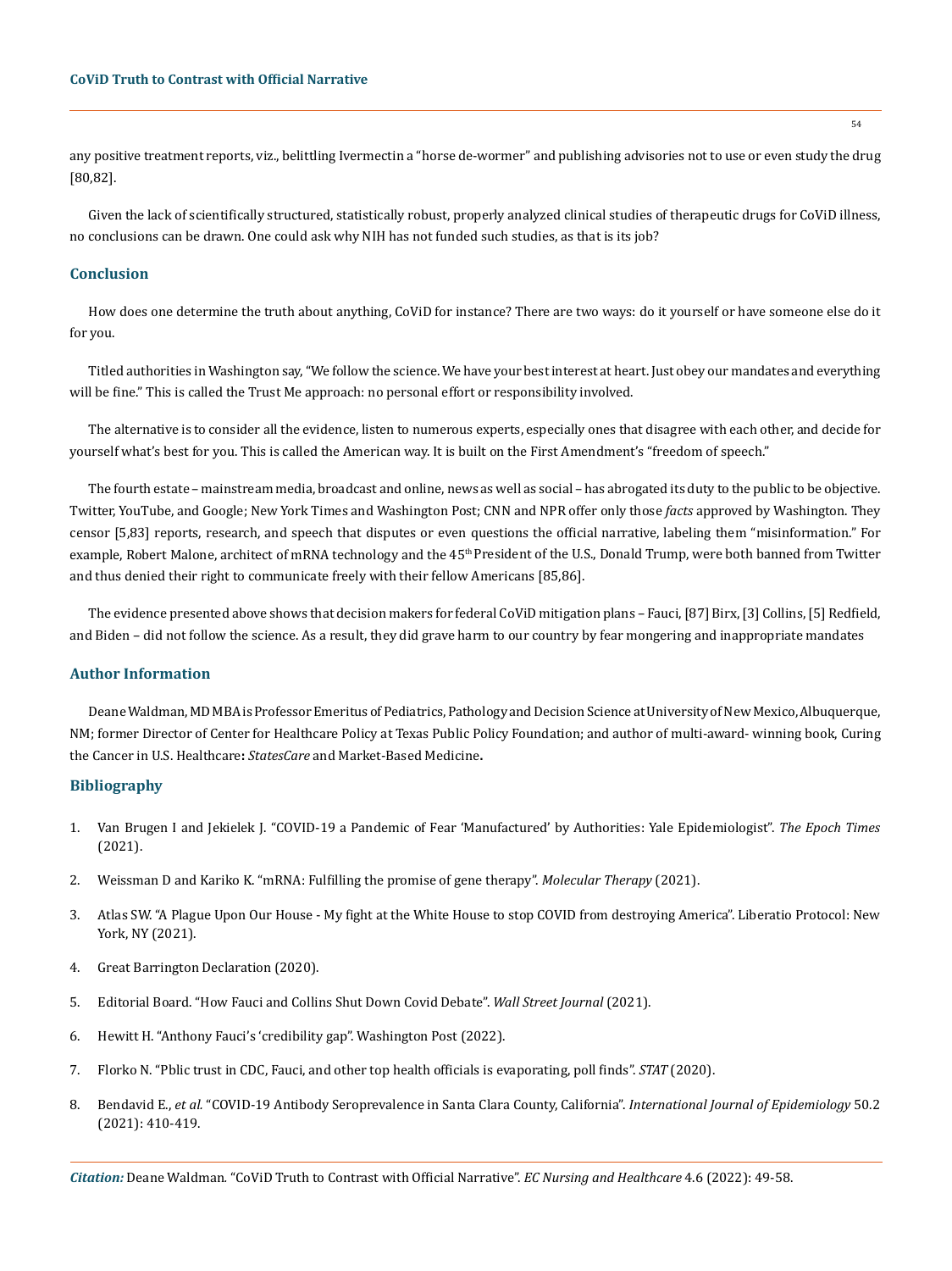- 9. Gans JS., *et al.* ["False-Positive Results in Rapid Antigen Tests for SARS-CoV-2".](https://jamanetwork.com/journals/jama/fullarticle/2788067) *JAMA Network* (2022).
- 10. [Phillips J. "FDA Warns of Possible False Results From Some COVID-19 Tests".](https://www.fda.gov/consumers/consumer-updates/beware-fraudulent-coronavirus-tests-vaccines-and-treatments) *Epoch Times* (2022).
- 11. [Kerr S. "On the folly of rewarding A while hoping for B".](https://web.mit.edu/curhan/www/docs/Articles/15341_Readings/Motivation/Kerr_Folly_of_rewarding_A_while_hoping_for_B.pdf) *Harvard Business Review* (1975).
- 12. [HRSA. "FAQs for COVID-19 Claims Reimbursement to Health Care Providers and Facilities for Testing, Treatment and Vaccine Admin](https://www.hrsa.gov/CovidUninsuredClaim)istration". *[Human Resources and Services Administration. CDFA:](https://www.hrsa.gov/CovidUninsuredClaim)* 93 (2021): 461.
- 13. [Rogers M. "Fact check: Hospitals get paid more if patients listed as COVID-19, on ventilators".](https://www.healthleadersmedia.com/finance/fact-check-hospitals-get-paid-more-if-patients-listed-covid-19-ventilators) *USA TODAY Network* (2020).
- 14. [Davis K. "NBC 10 I-Team: Are hospitals paid more for COVID-19 cases?"](https://turnto10.com/i-team/nbc-10-i-team-are-hospitals-paid-more-for-covid-19-cases) *NBC 10 News* (2020).
- 15. Waldman D. "COVID-19 contradictions must be resolved". *American Thinker* (2020).
- 16. [Mayo Clinic Staff. "COVID-19: Who's at higher risk of serious symptoms?"](https://www.mayoclinic.org/diseases-conditions/coronavirus/in-depth/coronavirus-who-is-at-risk/art-20483301) *Mayo Clinic* (2020).
- 17. CDC. "COVID-19 Community Levels". *[Centers for Disease Control and Prevention](https://www.cdc.gov/coronavirus/2019-ncov/science/community-levels.html)* (2020).
- 18. [Whipple T and Lay K. "Diabetes sufferers account for quarter of hospital coronavirus deaths".](https://www.thetimes.co.uk/article/diabetes-sufferers-account-for-quarter-of-hospital-coronavirus-deaths-lpf2rnkpf) *The Times (London)* (2020).
- 19. [NIH Research Matters. "Most COVID-19 hospitalizations due to four conditions".](https://www.nih.gov/news-events/nih-research-matters/most-covid-19-hospitalizations-due-four-conditions) *National Institutes of Health* (2021).
- 20. Su Z., *et al.* ["Why is COVID-19 more deadly to nursing home residents?"](https://www.researchgate.net/publication/348553708_Why_is_COVID-19_more_deadly_to_nursing_home_residents) *QJM: An International Journal of Medicine* 114..8 (2021): 543- [547.](https://www.researchgate.net/publication/348553708_Why_is_COVID-19_more_deadly_to_nursing_home_residents)
- 21. [Editorial staff. "Italy: Only 12% of "Covid19 deaths" list Covid19 as cause".](https://covid19.who.int/) *The Guardian* (2020).
- 22. [Morbidity and Mortality Report. "Preliminary Estimates of the Prevalence of Selected Underlying Health Conditions Among Patients](https://covid19-evidence.paho.org/handle/20.500.12663/946)  [with Coronavirus Disease 2019 - United States".](https://covid19-evidence.paho.org/handle/20.500.12663/946) *Center for Disease Control and Prevention* 69.13 (2020): 382-386.
- 23. [Dyrda L. "Florida COVID-19 fatalities data included man who died in motorcycle accident".](https://www.beckershospitalreview.com/healthcare-information-technology/florida-covid-19-fatalities-data-included-man-who-died-in-motorcycle-accident.html) *Becker's Health IT* (2020).
- 24. Alejo JL., *et al.* ["Prevalence and Durability of SARS-CoV-2 Antibodies Among Unvaccinated US Adults by History of COVID-19".](https://pubmed.ncbi.nlm.nih.gov/35113143/) *JAMA [Network](https://pubmed.ncbi.nlm.nih.gov/35113143/)* (2022).
- 25. [Mercola J. "Is Natural Immunity More Effective Than the COVID-19 Shot?"](https://www.hopkinsmedicine.org/health/conditions-and-diseases/coronavirus/covid-natural-immunity-what-you-need-to-know) *Epoch Times* (2022).
- 26. [Alexander PE. "150 Research Studies Affirm Naturally Acquired Immunity to COVID-19".](https://www.nebraskamed.com/COVID/covid-19-studies-natural-immunity-versus-vaccination) *Epoch Times* (2022).
- 27. Gazit S., *et al.* ["Comparing SARS-CoV-2 natural immunity to vaccine-induced immunity: reinfections versus breakthrough infections".](https://www.medrxiv.org/content/10.1101/2021.08.24.21262415v1)  *[Med Rxiv](https://www.medrxiv.org/content/10.1101/2021.08.24.21262415v1)* (2020).
- 28. [Nayak P. "According to scientists working at Pfizer, natural immunity is better than immunity from vaccines".](https://www.cdc.gov/coronavirus/2019-ncov/science/science-briefs/vaccine-induced-immunity.html) *Logically* (2021).
- 29. Akeson A., *et al.* "Four stylized facts about CoViD-19. August 2020". *[National Bureau of Economic Research working paper](https://www.nber.org/system/files/working_papers/w27719/w27719.pdf)* (2020): [27719.](https://www.nber.org/system/files/working_papers/w27719/w27719.pdf)
- 30. [CDC. "Science Brief: SARS-CoV-2 and surface \(fomite\) transmission for indoor community environments".](https://www.cdc.gov/coronavirus/2019-ncov/more/science-and-research/surface-transmission.html) *Centers for Disease Control [and Prevention](https://www.cdc.gov/coronavirus/2019-ncov/more/science-and-research/surface-transmission.html)* (2021).
- 31. Riddel S., *et al.* ["The effect of temperature on persistence of SARS-CoV-2 on common surfaces".](https://virologyj.biomedcentral.com/articles/10.1186/s12985-020-01418-7) *Virology Journal* 17.145 (2020).
- 32. [Lewis D. "COVID-19 rarely spreads through surfaces". So why are we still deep cleaning?](https://www.nature.com/articles/d41586-021-00251-4) *Nature* (2021).
- 33. [Reynolds A. "How One Model Simulated 2.2 Million U.S". Deaths from COVID-19. Cato Institute \(2020\).](https://www.cato.org/blog/how-one-model-simulated-22-million-us-deaths-covid-19)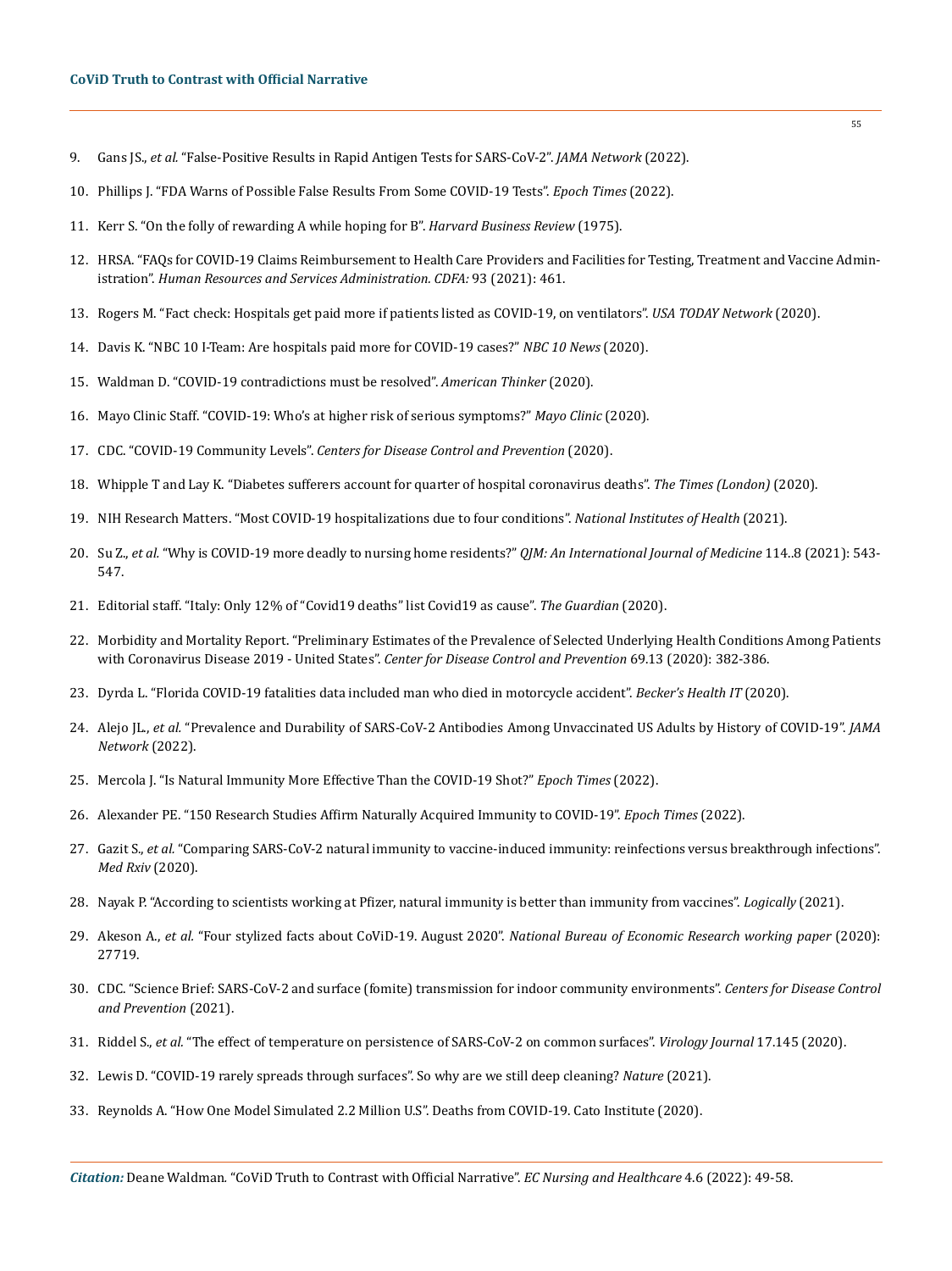- 34. Bundgaard H., *et al.* ["Effectiveness of Adding a Mask Recommendation to Other Public Health Measures to Prevent SARS-CoV-2 Infec](https://pubmed.ncbi.nlm.nih.gov/33205991/)tion in Danish Mask Wearers". *[Annals of Internal Medicine](https://pubmed.ncbi.nlm.nih.gov/33205991/)* (2020).
- 35. [Alexander PE. "More than 150 Comparative Studies and Articles on Mask Ineffectiveness and Harms".](https://www.johnjmcnally.co.uk/wp-content/uploads/2022/02/2.-mx-4141n_20220208_134634.pdf) *Center for Neurology and Spine* [\(2021\).](https://www.johnjmcnally.co.uk/wp-content/uploads/2022/02/2.-mx-4141n_20220208_134634.pdf)
- 36. CDC Update. "Types of Masks and Respirators". *Centers for Disease Control and Prevention* (2022).
- 37. [Keene H. "Fauci spotted maskless indoors at DC book party: report".](https://www.foxnews.com/politics/fauci-maskless-indoors-report) *Fox News* (2021).
- 38. [Reyes R. "Biden is spotted maskless at DC restaurant after saying he caught a cold from his grandson Beau Jr".](https://www.dailymail.co.uk/news/article-10275353/Biden-spotted-maskless-DC-restaurant-saying-caught-cold-grandson-Beau-Jr.html) *Daily Mail* (2021).
- 39. Waldman D. "Pediatrician: Don't 'Facemask' Your Child". *American Spectator* (2021).
- 40. Somekh I., *et al*[. "Comparison of COVID-19 Incidence Rates Before and After School Reopening in Israel".](https://jamanetwork.com/journals/jamanetworkopen/fullarticle/2778940) *JAMA Network* 4.4 (2021): [e217105.](https://jamanetwork.com/journals/jamanetworkopen/fullarticle/2778940)
- 41. Cabrera J. "Dangerous pathogens found on children's face masks". *Rational Ground* (2021).
- 42. [Mundasad S. "Covid: Children's extremely low risk confirmed by study".](https://www.bbc.com/news/health-57766717) *BBC News* (2021).
- 43. CDC. "K-12 Schools". *Centers for Disease Control and Prevention* (2022).
- 44. [CDC. Loneliness and Social Isolation Linked to Serious Health Conditions. Centers for Disease Control and Prevention \(2020\).](https://www.cdc.gov/aging/publications/features/lonely-older-adults.html)
- 45. [Waldman D. "The decline of our mental health during this pandemic".](https://www.kff.org/coronavirus-covid-19/issue-brief/the-implications-of-covid-19-for-mental-health-and-substance-use/) *The Hill* (2020).
- 46. Kandasamy A., *et al*[. "A Literature Review And Meta-Analysis Of The Effects Of Lockdowns On Covid-19 Mortality".](https://sites.krieger.jhu.edu/iae/files/2022/01/A-Literature-Review-and-Meta-Analysis-of-the-Effects-of-Lockdowns-on-COVID-19-Mortality.pdf) *Studies in Applied [Economics \(Johns Hopkins](https://sites.krieger.jhu.edu/iae/files/2022/01/A-Literature-Review-and-Meta-Analysis-of-the-Effects-of-Lockdowns-on-COVID-19-Mortality.pdf)*) (2022): 200.
- 47. [Henderson A. "The History of Fiat Currency And Why It's Still Worthless".](https://nomadcapitalist.com/finance/the-history-of-fiat-currency-still-worthless/) *Nomad Capitalist* (2021).
- 48. [Simon R. "Covid-19's Toll on U.S. Business? 200,000 Extra Closures in Pandemic's First Year".](https://www.wsj.com/articles/covid-19s-toll-on-u-s-business-200-000-extra-closures-in-pandemics-first-year-11618580619) *Wall Street Journal* (2020).
- 49. Bloom N., *et al.* "The impact of COVID-19 on productivity". *[National Bureau of Economic Research working paper](https://www.nber.org/system/files/working_papers/w28233/revisions/w28233.rev0.pdf)* (2022): 28233.
- 50. French G., *et al.* ["Impact of Hospital Strain on Excess Deaths During the COVID-19 Pandemic United States, July 2020 July 2021".](https://pubmed.ncbi.nlm.nih.gov/35113490/)  *[Morbidity and Mortality Weekly Reports](https://pubmed.ncbi.nlm.nih.gov/35113490/)* 70.46 (2021): 1613-1616.
- 51. Hanna TP., *et al.* ["Mortality due to cancer treatment delay: systematic review and meta-analysis".](https://www.bmj.com/content/371/bmj.m4087) *British Medical Journal* 371 (2020): [m4087.](https://www.bmj.com/content/371/bmj.m4087)
- 52. Kerpen P., *et al*. "A final report card on the States' response to COVID-19". *[National Bureau of Economic Research Working Paper](https://www.nber.org/papers/w29928)* [\(2020\): 29928.](https://www.nber.org/papers/w29928)
- 53. [Waldman D. "COVID, the Emperor's New Clothes, and the Return of Tyranny".](https://www.oatext.com/covid-the-emperor-s-new-clothes-and-the-return-of-tyranny.php) *Health and Primary Care* 6 (2022): 1-4.
- 54. [Stieber Z. "Navy Seals told they're undeployable if they don't get COVID-19 vaccine".](https://www.thedesertreview.com/_services/v1/client_captcha/challenge?request=X2xiX3JhdGVfZm9yZWlnbjpMMjVsZDNNdmJtRjJlUzF6WldGc2N5MTBiMnhrTFhSb1pYa3RjbVV0ZFc1a1pYQnNiM2xoWW14bExXbG1MWFJvWlhrdFpHOXVMWFF0WjJWMExXTnZkbWxrTFRFNUxYWmhZMk5wYm1VdllYSjBhV05zWlY4eVltRTJaV0kyTUMweU1EYzVMVEV4WldNdE9EQmxZUzFqWmpRNU5qUXlOamMyWWpFdWFIUnRiQToxNjUyNDQxOTI5OjB4MDliMGFjNzBlNjkyNzlkZjdlNzAxZWM0NmVkOGU2MGY4Zjc5Mjg4OQ) *The Desert Review* (2021).
- 55. [Trigoso E. "Health Care Workers Speak Out on Why They Would Rather Lose Their Jobs Than Take a COVID-19 Vaccine".](https://www.wsj.com/articles/covid-19-vaccinations-healthcare-workers-refuse-risk-jobs-11634915929) *Epoch Times* [\(2021\).](https://www.wsj.com/articles/covid-19-vaccinations-healthcare-workers-refuse-risk-jobs-11634915929)
- 56. [BBC News. Howard Springs: Australia police arrest quarantine escapees \(2021\).](https://www.bbc.com/news/world-australia-59486285)
- 57. [Daniel. "Bill Filed in Washington Would Authorize 'Strike Force' To 'Involuntarily Detain' Unvaccinated Families Zoom Meeting On](https://www.google.com/search?q=Bill+Filed+in+Washington+Would+Authorize+%E2%80%98Strike+Force%E2%80%99+To+%E2%80%98Involuntarily+Detain%E2%80%99+Unvaccinated+Families+%E2%80%93+Zoom+Meeting+On+Proposed+Agenda+This+Month&rlz=1C1VDKB_enIN1001IN1001&oq=Bill+Filed+in+Washington+Would+Authorize+%E2%80%98Strike+Force%E2%80%99+To+%E2%80%98Involuntarily+Detain%E2%80%99+Unvaccinated+Families+%E2%80%93+Zoom+Meeting+On+Proposed+Agenda+This+Month&aqs=chrome..69i57.476j0j4&sourceid=chrome&ie=UTF-8)  [Proposed Agenda This Month".](https://www.google.com/search?q=Bill+Filed+in+Washington+Would+Authorize+%E2%80%98Strike+Force%E2%80%99+To+%E2%80%98Involuntarily+Detain%E2%80%99+Unvaccinated+Families+%E2%80%93+Zoom+Meeting+On+Proposed+Agenda+This+Month&rlz=1C1VDKB_enIN1001IN1001&oq=Bill+Filed+in+Washington+Would+Authorize+%E2%80%98Strike+Force%E2%80%99+To+%E2%80%98Involuntarily+Detain%E2%80%99+Unvaccinated+Families+%E2%80%93+Zoom+Meeting+On+Proposed+Agenda+This+Month&aqs=chrome..69i57.476j0j4&sourceid=chrome&ie=UTF-8) *Civil Deadline* (2022).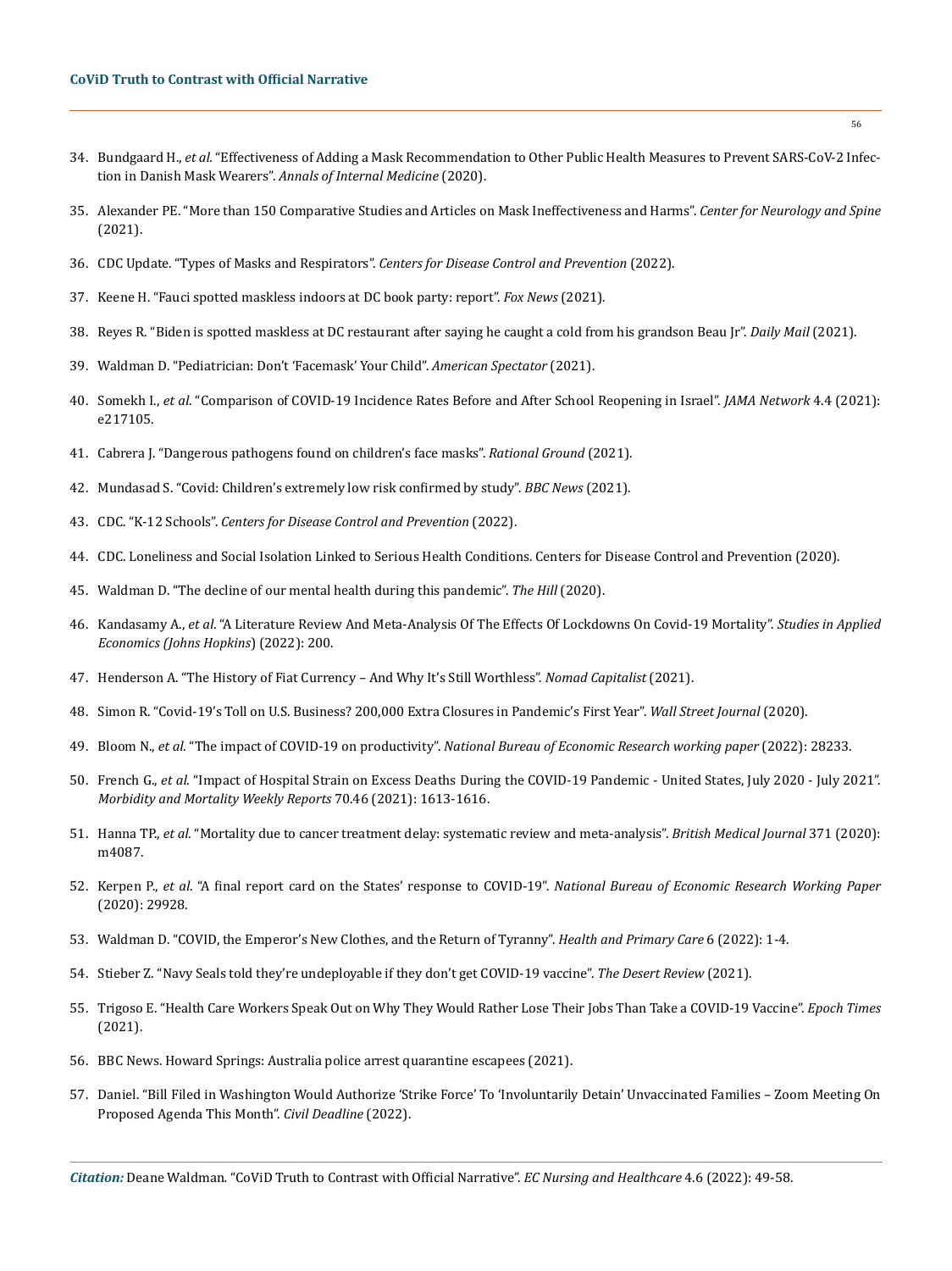- 58. [Alexander PE. "44 Studies on Vaccine Efficacy That Raise Doubts on Vaccine Mandates".](https://mashupmd.com/expert-articles-post/44-studies-on-vaccine-efficacy-that-raise-doubts-on-vaccine-mandates-%E2%8B%86-brownstone-institute/) *Epoch Times* (2022).
- 59. [Davis J. "New Study: COVID-Positive Vaccinated People Are Just as Likely to Spread Delta Variant as Unvaccinated People".](https://www.cdc.gov/coronavirus/2019-ncov/vaccines/effectiveness/why-measure-effectiveness/breakthrough-cases.html) *Western [Journal](https://www.cdc.gov/coronavirus/2019-ncov/vaccines/effectiveness/why-measure-effectiveness/breakthrough-cases.html)* (2021).
- 60. [Mercola J. "9 in 10 COVID Deaths Are in Vaccinated People: Report".](https://assets.publishing.service.gov.uk/government/uploads/system/uploads/attachment_data/file/1058464/Vaccine-surveillance-report-week-9.pdf) *Epoch Times* (2022).
- 61. Stieber Z. "Pfizer COVID-19 Vaccine Linked to Heart Inflammation Risk in Real-World Study". *Epoch Times* (2021).
- 62. Mercola J. "Newly Released Pfizer Documents Reveal COVID Jab Dangers". *Epoch Times* (2022).
- 63. Arora R. "Vaccine-induced Myocarditis". Epoch Times (2022).
- 64. CoViD Vaccine Side Effects and Information. Athletes who have collapsed during play or training in 2021 (2022).
- 65. [Reuters. Fact Check-No evidence COVID-19 vaccines are linked to athletes collapsing or dying from myocarditis \(2021\).](https://www.reuters.com/article/factcheck-coronavirus-sport-idUSL1N2SK160)
- 66. [Campbell J and Wheeler L. "Pfizer's confidential document shows adverse events reported following vaccination; it doesn't demon](https://healthfeedback.org/claimreview/pfizers-confidential-document-shows-adverse-events-reported-following-vaccination-it-doesnt-demonstrate-vaccine-caused-events-or-is-unsafe/)[strate that the vaccine caused the events or is unsafe".](https://healthfeedback.org/claimreview/pfizers-confidential-document-shows-adverse-events-reported-following-vaccination-it-doesnt-demonstrate-vaccine-caused-events-or-is-unsafe/) *Health Feedback* (2020).
- 67. [Cunningham AS. "Ramifications of adverse events in children in Australia".](https://www.bmj.com/content/340/bmj.c2994) *British Medical Journal* 340 (2010): c2994.
- 68. ICAN. "Underreporting of Serious Injuries to VAERS Confirmed By New Study". *Informed Consent Action Network* (2021).
- 69. Svab P. "Researcher Calls Out Censorship After Journal Pulls COVID-19 Vaccine Adverse Events Analysis". *Epoch Times* (2022).
- 70. [Lee BY. "Covid-19 Vaccines May Affect Your Menstrual Cycle In This Small, Temporary Way".](https://www.forbes.com/sites/brucelee/2022/02/05/covid-19-vaccines-may-affect-your-menstrual-cycle-in-this-small-temporary-way/) *Forbes* (2022).
- 71. Mercola J. "The COVID Shots Are Killing People?" *Epoch Times* (2022).
- 72. [Stieber Z. "Heart Inflammation More Prevalent Among Vaccinated Than Unvaccinated: Study".](https://www.webmd.com/vaccines/covid-19-vaccine/news/20210826/heart-inflammation-more-common-after-covid-than-after-vaccination) *Epoch Times* (2022).
- 73. Malone RW. "When Is mRNA Not Really mRNA?" *Epoch Times* (2022).
- 74. [Jenco M. "Pediatric COVID deaths surpass 1,000; Biden announces new testing, vaccination measures".](https://publications.aap.org/aapnews/news/18995/Pediatric-COVID-deaths-surpass-1-000-Biden) *AAP News* (2021).
- 75. [Ledford H. "Deaths from COVID 'incredibly rare' among children".](https://pesquisa.bvsalud.org/global-literature-on-novel-coronavirus-2019-ncov/resource/ru/covidwho-1315583) *Nature* (2021).
- 76. [CDC. "COVID-19 Vaccines for Children and Teens".](https://www.cdc.gov/coronavirus/2019-ncov/vaccines/recommendations/children-teens.html) *Centers for Disease Control and Prevention* (2022).
- 77. [Sheinin AG. "Trump Takes Hydroxychloroquine to Prevent COVID-19".](https://www.webmd.com/lung/news/20200520/trump-taking-hydroxychloroquine-to-prevent-covid-19) *WebMD* (2020).
- 78. [Fox 32 News. llinois family credits Ivermectin with saving life of father hospitalized with COVID-19 \(2021\).](https://www.fox32chicago.com/news/illinois-family-credits-ivermectin-with-saving-life-of-father-hospitalized-with-covid-19)
- 79. Lee M. "MN Board of Medical Practice Requesting Files of Patients Prescribed Ivermectin: Doctor". *Epoch Times* (2021).
- 80. Mercola J. "More Good News on Ivermectin". (Article contains 28 citations of primary data.)". *Epoch Times* (2022).
- 81. [NIH. "Anti-SARS-CoV-2 Monoclonal Antibodies".](https://www.thermofisher.com/antibody/primary/query/cov-2?gclid=EAIaIQobChMI65i-xrTc9wIVzGSLCh2-qwyxEAAYASAAEgIarvD_BwE&ef_id=EAIaIQobChMI65i-xrTc9wIVzGSLCh2-qwyxEAAYASAAEgIarvD_BwE:G:s&s_kwcid=AL!3652!3!515869570928!b!!g!!%2Bsars%20cov%20%2B2%20%2Bantibodies&cid=bid_pca_iel_r01_co_cp1359_pjt0000_bid00000_0se_gaw_nt_pur_con) *COVID-19 Treatment Guidelines* (2022).
- 82. Lim SCL., *et al.* ["Efficacy of Ivermectin Treatment on Disease Progression Among Adults With Mild to Moderate COVID-19 and Comor](https://jamanetwork.com/journals/jamainternalmedicine/fullarticle/2789362)[bidities. The I-TECH Randomized Clinical Trial".](https://jamanetwork.com/journals/jamainternalmedicine/fullarticle/2789362) *JAMA Internal Medicine* 182.4 (2022): 426-435.
- 83. [U.S. Food and Drug Administration. Why You Should Not Use Ivermectin to Treat or Prevent COVID-19 \(2020\).](https://www.fda.gov/consumers/consumer-updates/why-you-should-not-use-ivermectin-treat-or-prevent-covid-19)
- 84. Serna V. "California Doctors Warn Against COVID-19 Censorship Bill". *Epoch Times* (2022).